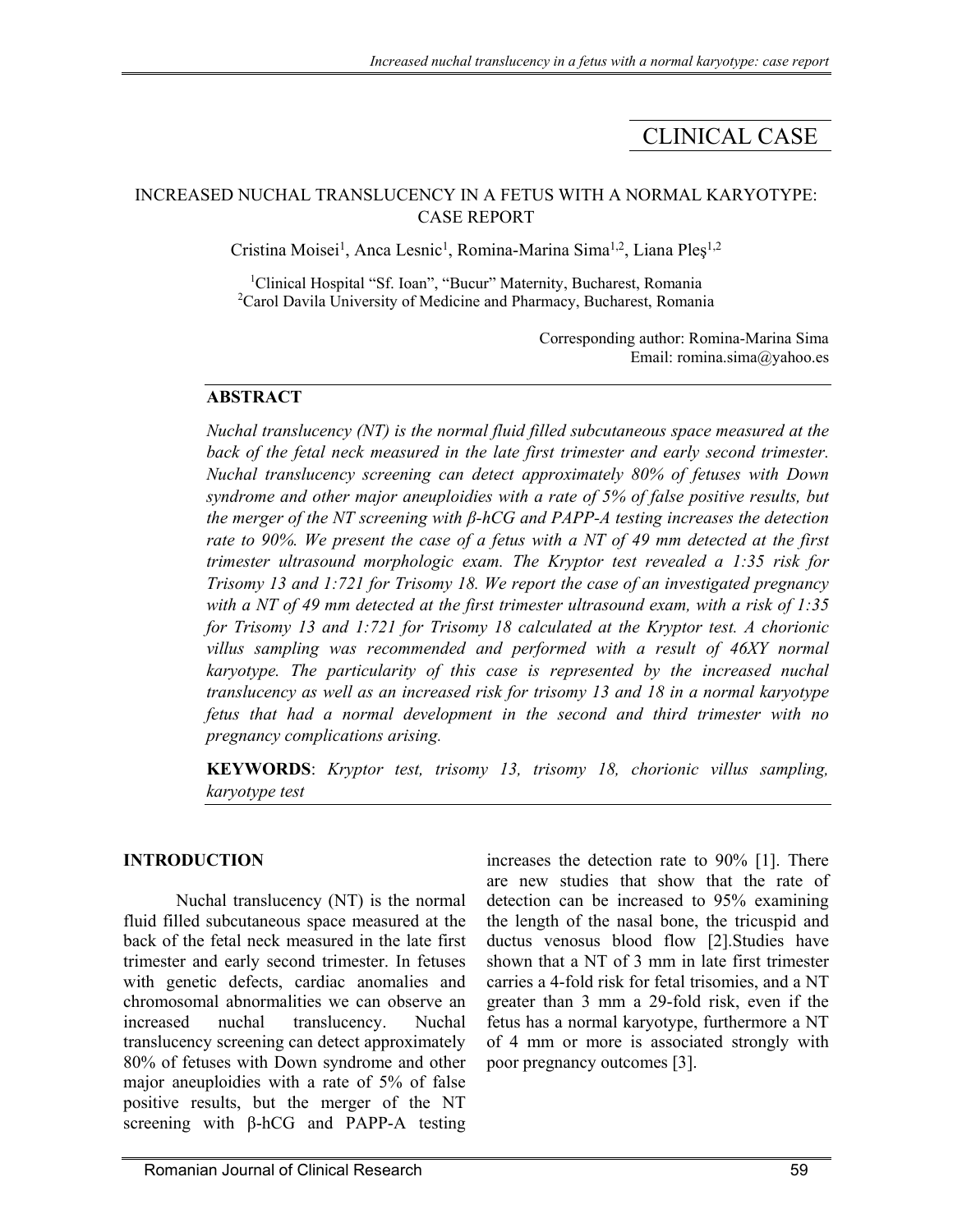



**Figure 1 and 2 – Ultrasound image of an embryo at 11 weeks of gestation, the measured NT is 49 mm. The second image is of a reconstructed 3D image of the same embryo.** 

 The ultrasonographic evaluation of the NT was first described in 1985 by Benacerraf et al [3].

 Nuchal fold thickness (NFT, measured between 16 and 24 weeks of gestation) has been accepted as markers for Down syndrome, with a normal value of less than 6 mm in multiple studies [4]-[6].

 The protocol for the NFT assessment is strictly regulated, because the overestimation of the NFT can lead to an increase in invasive diagnostic tools like amniocentesis and chorionic villus sampling. The measurement should be made at the transcerebellar section level, having cavum septum pellucidum, the

cerebral peduncles, the cerebellar peduncles and cisterna magna as ultrasonographic landmarks [4], [7].



**Figure 3 – Transcerebellar section, NFT of 5,59 mm (the measured NT in the first trimester was 4.9 mm – Figure 1).** 

#### **MATERIALS AND METHODS**

We present the case of a fetus with a NT of 49 mm detected at the first trimester ultrasound morphologic exam. The Kryptor test revealed a 1:35 risk for Trisomy 13 and 1:721 for Trisomy 18.

#### **RESULTS**

 We report the case of an investigated pregnancy with a NT of 49 mm detected at the first trimester ultrasound exam, with a risk of 1:35 for Trisomy 13 and 1:721 for Trisomy 18 calculated at the Kryptor test. A chorionic villus sampling was recommended and performed with a result of 46XY normal karyotype. The second trimester ultrasound morphologic exam showed a normal NFT of 5.59 mm, with a normal development, no major cardiac anomalies visible. The pregnancy was supervised by an OBGYN specialist, no maternal pathology present.

#### **DISCUSSIONS**

 Although the implementation of the nuchal translucency (NT) evaluation in 1992 by Nicolaides et al was a major medical advance in the screening for chromosomal aneuploidies in the first trimester, other pathological conditions